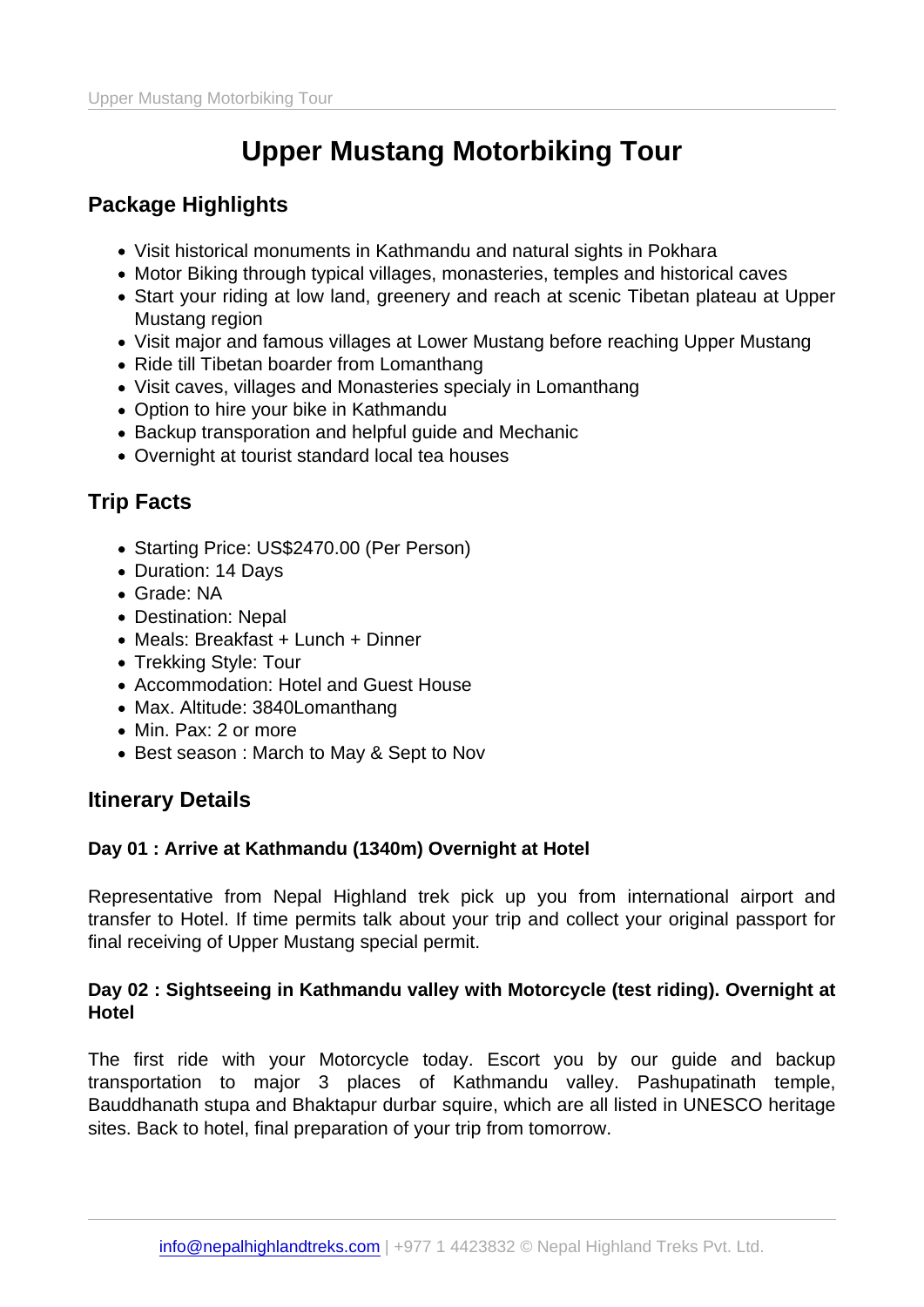Day 03 : Ride from Kathmandu to Pokhara (200km/ 7 Hours - 840m). Overnight at Hotel

It takes 7 hours drive with your Motorbike to Pokhara. The raod is completely a busy highway. Pokhara is natural city of Nepal. Beautiful lakes and laps of Annapurna range can be seen from your hotel. Evening walking around Pokhara Lake side.

Day 04 : Ride from Pokhara to Kalopani. (125km - 6 Hours) Overnight at guest house 2,530m

Start driving after your breakfast in hotel. It is paved road till Beni. 104 kilometer and takes about 3 hours. Rough road begins after Beni. Riding road is bank of Kali Gandaki River and huge waterfalls. Reach at Tatopani. Further drive to Kalopani. Kalopani is the good view point of Dhaulagiri, Tukuche peak and glaciers

Day 05 : Ride Kalopani to Chaile (55km - 6 Hours) Overnight at local tea house 3,1000m

Strat riding after breakfast in Kalopani. Rough road through Kali Gandaki river is with scenic Himalayan range of Annapurna, Nilgiri and Dhaulagiri. Reach at Muktinath (3800m), where you can visit holy sight Muktinath temple and Buddhist monastery. Ride back down to Kagbeni for overnight. Kagbeni have interesting place to visit that may suite for your evening walking tour.

Day 06 : Ride from Chaile to Lo Manthang (6 Hours / 3840m). Overnight at local tea house

Quite exited day today to reach ultimate destination of this tour, Lo-Manthang. We cross several Mani walls and big village called Charang. Panoramic Mountain View is always seen as different angel view. You will than view wall covered village from far. It is better to take rest once you reach at tea house, which help your body to acclimatize.

Day 07 : Explore Lo Manthang by walking (3840m). Overnight at local tea house

Today explore around by walking. Namgyal gumpa which is situated at hilltop of valley and an important for the local peoples. Your tour continues to Tingkhar village. Tingkhar village is the last village and main village of Lo Manthang. If time permits visit another attraction of four stories of King Palace with panoramic Himalayan view surroundings.

Day 08 : Ride to Kora la (Tibetan border) from Lomanthang and back. Overnight at tea house

Ride to Nepal Tibet border Kora La. It is about 20 kilometer one way from Lomanthang. Get the view of Himalayas and valley. Ride back to Lo-manthang via Chosur caves.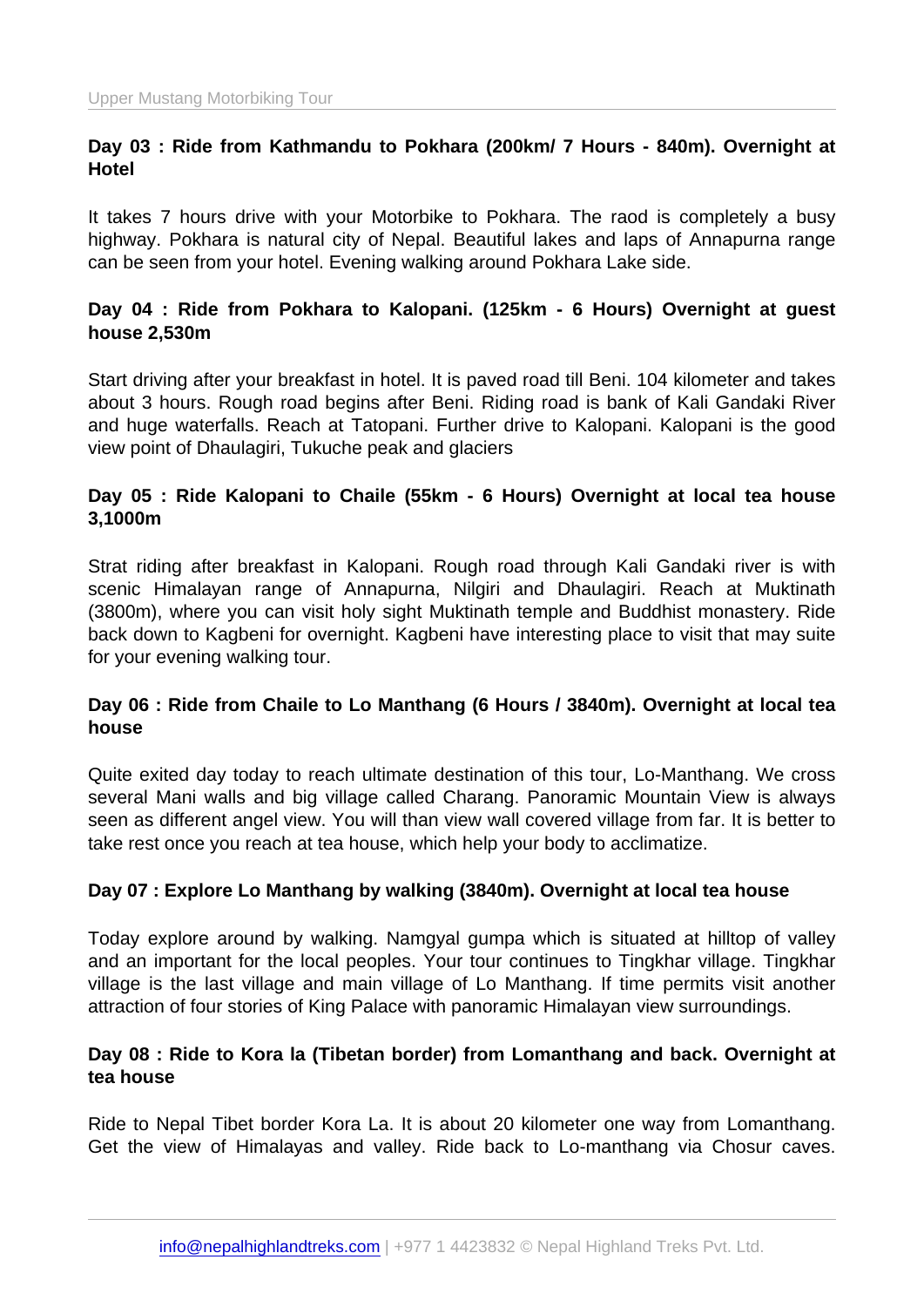#### overnight in the same hotel

Day 09 : Ride back to Kagbeni (80km - 7 Hours) Overnight in local tea house 2800m

Ride all the way down to Kagbeni. This village is a unique famous village among other twelve villages region in Mustang district.

Day 10 : Kagbeni to Tatopani, place of natural hot spring (90km - 6 Hours) Overnight at local guest house 1300m

Morning walking tour at Kagbeni village after your breakfast. Start riding to Tatopani today. It is way through Jomsom, Marpha, Kobang and Kalopani. Enjoy your evening bathing at natural hot spring ponds

Day 11 : Ride back to Pokhara and Sightseeing. Overnight at Hotel

It is same way ride back to Pokhara. Short riding reached at Natural city Pokhara. It is group decide if riding towards Sarankot, Peace stupa or stay relax after reaching Pokhara. Check in Hotel and overnight

Day 12 : Riding to Bandipur (77km - 2 Hours) overnight at hotel

Stay relax up to morning in Pokhara. It is beautiful with panoramic views of Mountains and Lakes. Riding to Bandipur which is typical village at hill station. This is a Newar town with its age-old flavor still intact. worth to spend one overnight and celebration of the trip

Day 13 : Bandipur to Kathmandu (147km - 5 Hours) Overnight at Hotel

Last day of riding, after breakfast start riding to Kathmandu.

Day 14 : Departure

We make entire arrangement for your departure. It is important to reach international airport 3 hours before of your flight time.

#### Cost Includes

- Arrival and departure arrangement
- Sightseeing Kathmandu valley with guide and entrance fees
- Backup transportation in entire trip
- Guide to manage accommodation and other arrangement
- Riding guide to lead the tour with his own bike
- Motorbike Mechanic with necessary tools
- Accommodation in 3 star category hotels in Kathmandu and in Pokhara
- Accommodation in local tea houses in Mustang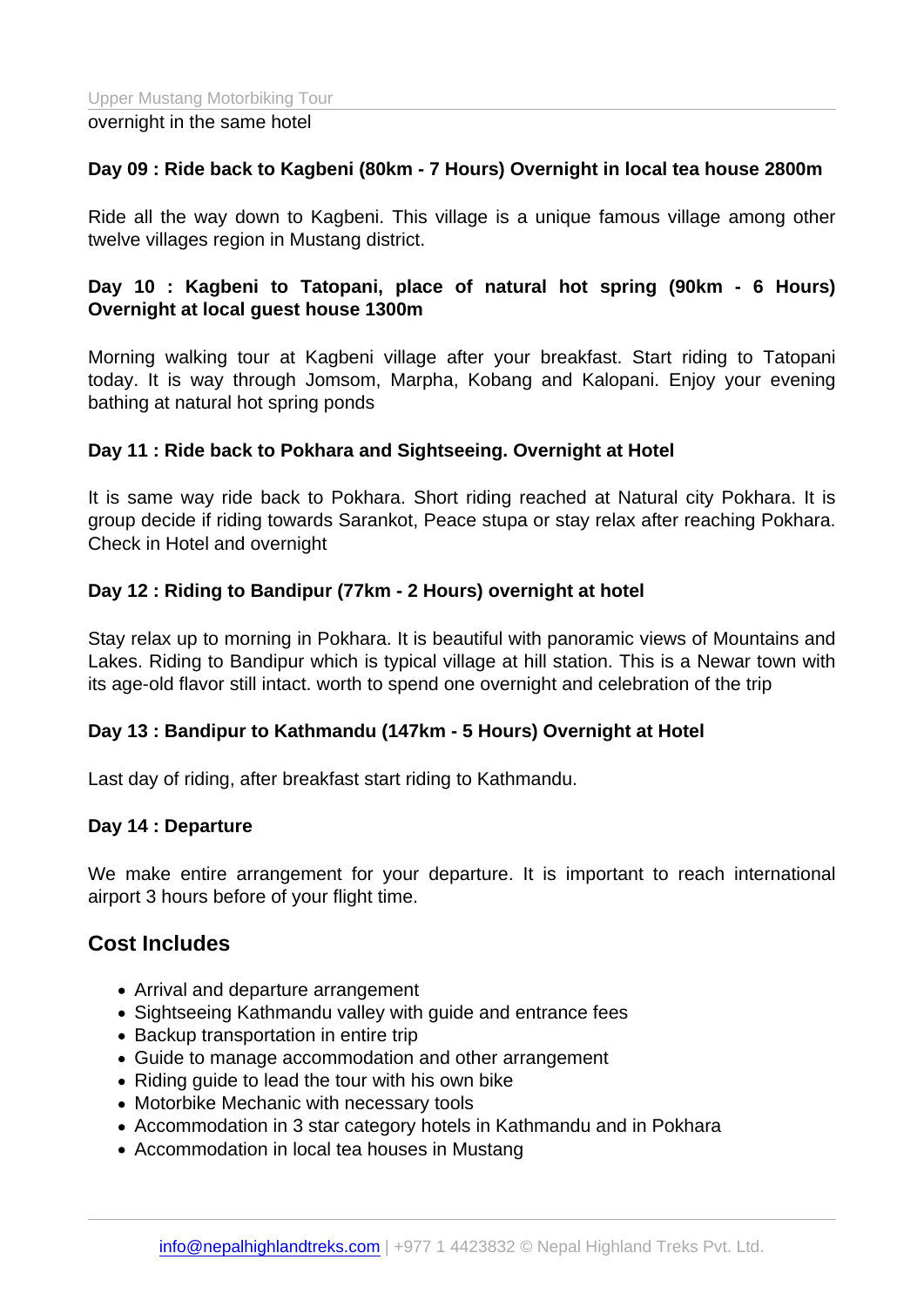- Upper mustang restricted area permit (USD 500 per person)
- Annapurna conservation area permit
- Every morning breakfast in the hotels of main cities (Kathmandu, Pokhara, Bandipur)
- All the foods and hot drinks during riding Mustang
- Motorbike on hire and its fuel
- Emergency evacuation management
- First aid kit box
- Service charges and government tax

### Cost Excludes

- Lunch and Dinner in main cities (Kathmandu, Pokhara and Bandipur)
- Cost of any major damages in Motorbike
- Personal gears/ equipment including your helmet
- Personal expenses, Medical expenses
- Personal insurance, emergency evacuation cost in case of need
- Tipping
- visa cost of Nepal (USD 30 for 15 days, USD 50 for 30 days) you also can make online visa before arriving in Nepal, so that you will safe your time beeing on Q here is the link of it. http://online.nepalimmigration.gov.np/tourist-visa

## Useful Note

## Hiring a bike in [Nepal](http://online.nepalimmigration.gov.np/tourist-visa)

You may not come with your own motorbike. Motorbike hiring is available in Kathmandu. You can choose your own. The light bikes are suitable and more comfortable in this tour. KTM duke, Tornado XR or Honda CRF are recommended one. That cost you USD 25 till 70 per day without fuel.

### Fuel for the Bike

Fuel as per the package is extra from the cost. It also can be including in the package, we can discuss it at the time of booking. There is no any fuel station in Upper mustang region. We have to carry it from Pokhara or from Beni. Backup Jeep will have space to put petrol jar which we fill in available fuel station.

### Accommodation in the trip

Our package is including 5 nights hotel in Kathmandu and in Pokhara. It is 3 star category hotels with breakfast and twin sharing. Accommodation in entire trekking is in local tea houses (Local guest house) on twin sharing. You will get rooms with inside toilet in Kagbeni and in Jomsom only. Rests of the overnights are room without toilet inside. All the tea houses are providing common toilets outside your room. Upper Mustang region have limit tea house accommodation, at the time of main season it may have over flow of trekkers. In that situation, you may share common room with other trekkers. But it is less chance

Foods in the trip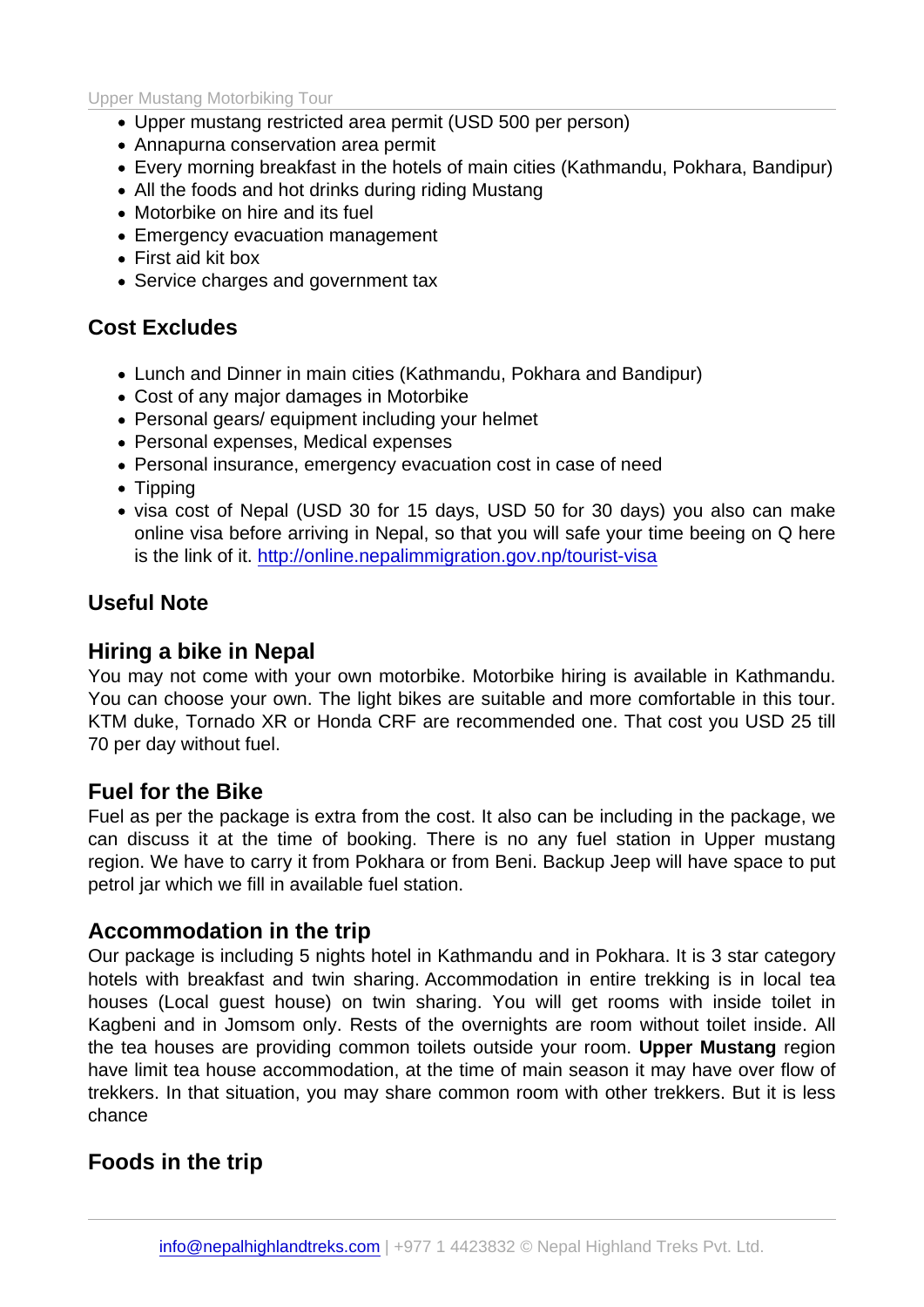Kathmandu and Pokhara have lots of restaurants to choose for your Lunch and Dinner. Breakfast is including in the package that is provided by same hotel you are staying. During your trekking, same tea houses you are going to stay provide you breakfast and Dinner. Lunch is on the way at suitable place. All the foods during trekking is including in the packages. Hotel and restaurants provide you international standard foods in entire Upper Mustang .

#### Guide, Mechanic and Jeep driver

Your guide, Mechanic and backup jeep driver to Upper Mustang are from Kathmandu. They are our regular staffs more responsible, friendly, and helpful English speaking. You will meet them in Kathmandu before starting your trip. They do not ride bike and stay inside jeep. Your all the stuffs also will be in jeep. Jeep will just follow you from behind. All the staffs are fully equipped, insured and package including their foods, accommodation on the way.

#### Drinking water during in the trip

Drinking water is extra cost from package. During the trek it is available bottled mineral water, boiled water fill in your own bottle from every tea houses or can use even normal water from Tap. Bottled mineral water is available in every guest houses, shops in entire Upper Mustang. As you hike high altitude, cost of bottled mineral water and boil filtered water increase. Water from local taps can be also used as drinking water by purification with purification tablet and filter it yourself. Most of the trekkers are drinking bottled mineral water and boiled filtered water. Trekkers are using local tap water rarely.

#### Equipment list

You do not need to bring whole equipments from your home country. Good trekking equipments with reasonable cost are available in Kathmandu. We can suggest you to buy those after we check it in hotel before starting of trekking. Representative from Nepal Highland Treks or your guide can provide you good suggestion. Our itinerary has enough time to be prepared with your proper equipment.

#### Clothing List

Warm head cover cap

Muff to cover mouth from heavy wind and cold

2 pairs warm inner thermal and inner trouser

1 pair warm outer trouser

1 pair warm wind proof warm outer trouser

One pair light and warm jacket or sweeter

One pair down jacket

One pair wind proof jacket

- 2 pairs light shocks
- 2 pair warm shocks
- 1 pair light shoe or sandal while staying inside guest house
- 2 pairs light trouser or half paint for walking during day and hot temperature
- 2 pairs of light t-shirt
- Warm glove
- Rain coat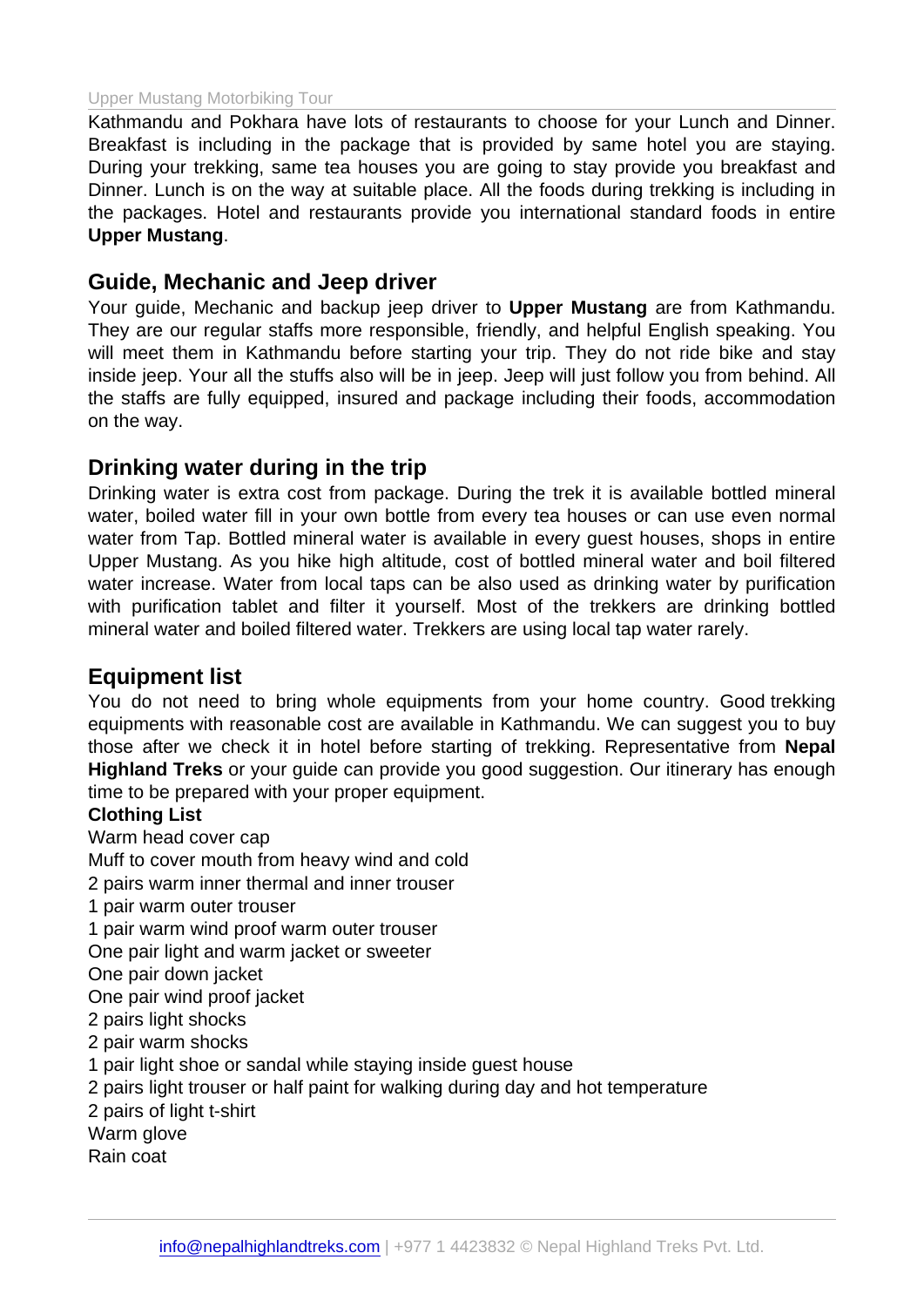Duffel bag or big polar bag to keep your goods and put it inside backup jeep \* Down Sleeping bag with its Inner \* (\* = Nepal Highland Treks provide in returnable based)

Special equipment for riding Riding suite Special hand gloves or rough road riding Your own size Helmet Small backpack carrying with water and other things while riding

Other accessories Head lamp with enough battery Camera and its battery Battery charger Trekking stick Phone and charger lip care Sun cream Toilet papers Hand wash lotion Thoth brush add paste Washing shop and bath shampoo Quick dry towel

#### First Aid Kit Medicines

In every trekking package, our guide will carry first aid kit box containing medicines of anti altitude, anti Diarrhea, pain relief, Antibiotic, anti cold, anti vomiting, anti headache, fever, bandages, handplast and anti septic lotion . If you are taking any regular medicine that is compulsory to bring yourself.

### Some Dos and Dont's during Upper Mustang Riding

Upper Mustang route is sensitive land which is one of the restricted areas. It is unspoiled and exotic land which is sensitive. Treat the land and local peoples with care and respect. Try your best to keep environment clean and show appreciation for culture and traditional religious beliefs.

Make Upper Mustang region litter free : Do not through any litter; put it in dustbin fixed by national park or in local tea houses. Sanitary napkins and tampons should be wrapped properly and through it right place. Take batteries back to your home country for safe disposal or reuse.

Respect local cultures, custom and peoples : Route of Upper Mustang is combination of different cultural ethnic group of local peoples. Their culture, customs, living style and any function is typical and it is important for them. So respect all these while you are there. You can involve respectfully in those function.

Take your guide with you in every hiking and climbing : our guide will be always with your while riding every days. Few days in the itinerary are as acclimatization day and hiking around for recovering stamina. Take your guide with you in all these activities. It is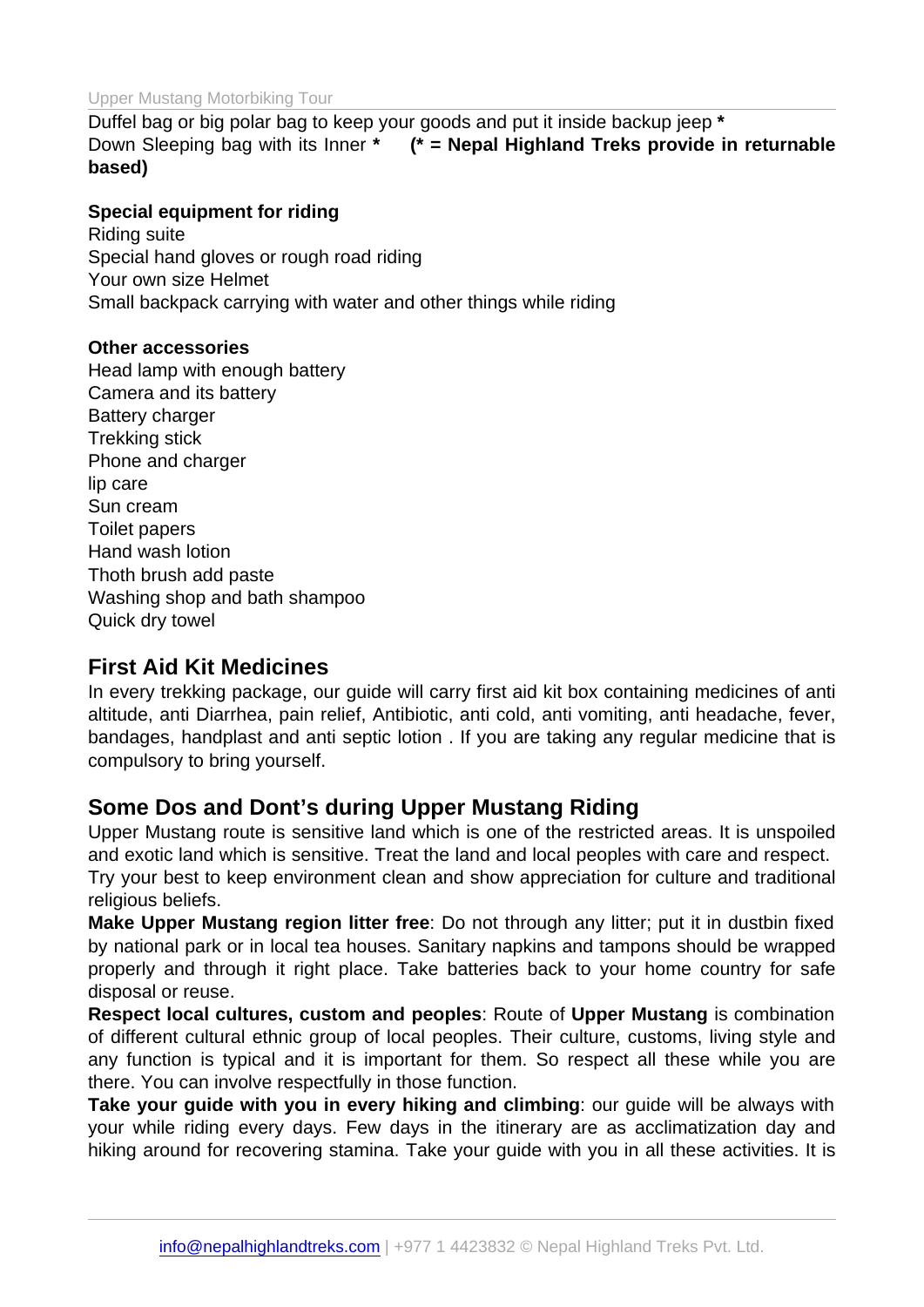Himalaya and do not be more exited, take advice from guide to take any decision. Do not through foods after order : Foods are all carried from Pokhara or from Kathmandu. It takes a week time to reach all the foods in the area of Lo Manthang. It is important that you order only sufficient food which you can finish. Do not waste any foods in the region. Meet items are not fresh in the high region. The land is out of scarifies any animals, and meets are all carried from out of region. This is the reason meets are not fresh.

#### How to get Nepal Visa and its cost?

Visa for Nepal is available on your arrival. 15 days Nepali visa is enough for your as your trip is for 15 days including arrival departure days. USD 30 is the visa cost of 15 days. If you want to spend more than 15 days time, it is better to take a month visa which cost USD 50 per person. You only need your original passport and cash (any currency).

#### Trip Note

- Our 14 days motorbiking itinerary is general itinerary. We can customize it as per your interest.
- Trip cost providing here is based on 5 pax minimum including as per details in cost including. If there will be more of less than 5 riders, tour cost change
- There are some fixed departure dates you can join with us. Please email us for our other departure dates which may not have mentioned here

# Trip booking procedure and mode of payment

Your passport copy by email and trip advance amount makes your trip confirm. The first Payment for trip confirmation amount is USD 300 per person. Rest of the payment can be paid once you are in Nepal, before leaving to tour. Payment can be made by bank transfer or by our online payment system using your credit card. We will also need your original passport once you arrived in Nepal and it is for couple of hours to obtain Upper Mustang restricted area permit from department of immigration.

## Upper Mustang Motor biking during festival

There are several interesting Buddhist festivals celebrate in Upper mustang. The main festival is Tiji festival celebrates in month of may accord of Tibetan lunar calendar. Tiji festival is three days celebration in Lo-manthang and your motor biking itinerary can meet this festival. Festival is all about to destroy demons to save Mustang valley throughout the year. Enti[re Buddhist](https://www.nepalhighlandtreks.com/upper-mustang-tiji-festival-tour.html) monks gather in one place and chant together with their special instruments. They also shows special mask dance during the festival. Tourist from out of the places needs to reserve place to observe paying entrance fees of it.